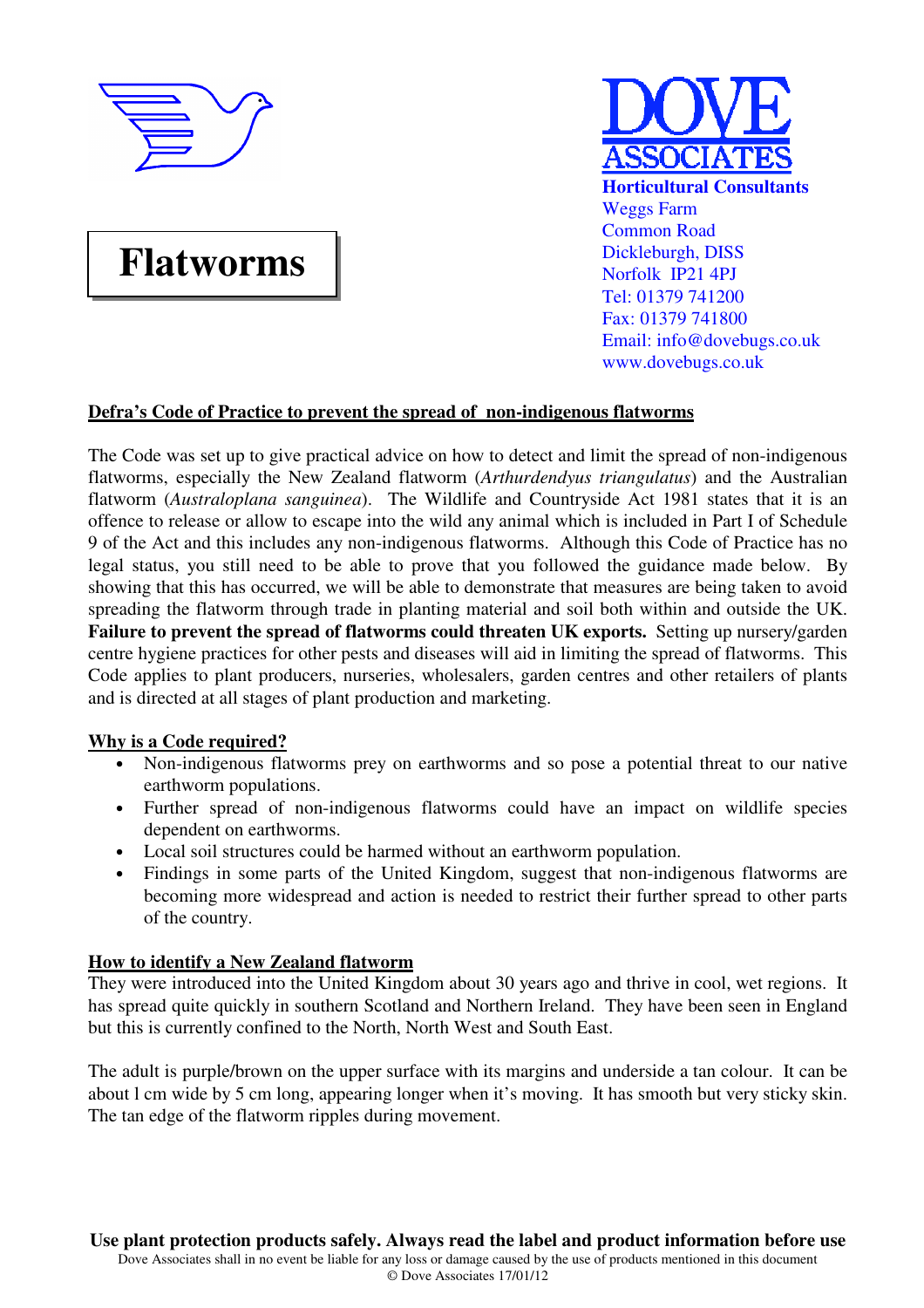# **How to identify an Australian flatworm**

These were introduced later and were first seen in the Isles of Scilly in 1980. Since 1990, they have been recorded in Lancashire, Cheshire, the South West, Wales and are locally well established in the Republic of Ireland.

It is smaller than the New Zealand flatworm, although length can increase if it's moving. Its colour varies from cream or white to peach or mid-brown, often with a distinct red tinge near the head.



**New Zealand Flatworm Australian flatworm Australian flatworm with blackcurrant-like egg capsule (4 -11mm long) (inset)** 

## **Flatworm egg capsules**

Flatworm egg capsules appear in the summer and resemble shiny smooth blackcurrants. They are between 4-11 mm long and 3-8 mm wide. Juvenile flatworms emerge after about a month and are creamy white/pink in colour.

## **Similar organisms**

Other creatures such as leeches or slow-worms have in the past been mistaken for flatworms, but careful examination should help avoid mistakes. There are also several native flatworms which are mostly small and inconspicuous (about 2cm). These pose no threat to the earthworm population and should be left alone.



Leech: tough body wall, with fine **Earthworm: thin, rounded**, **cross lines and a sucker at each end obviously segmented body** 



#### **Recommended measures**

The following measures are recommended to reduce the risk of the flatworm being introduced into or spread from your premises.

#### **1. Inspect incoming plant material**

Inspect pots or trays carefully particularly if they come from an area where findings of the flatworm have been reported.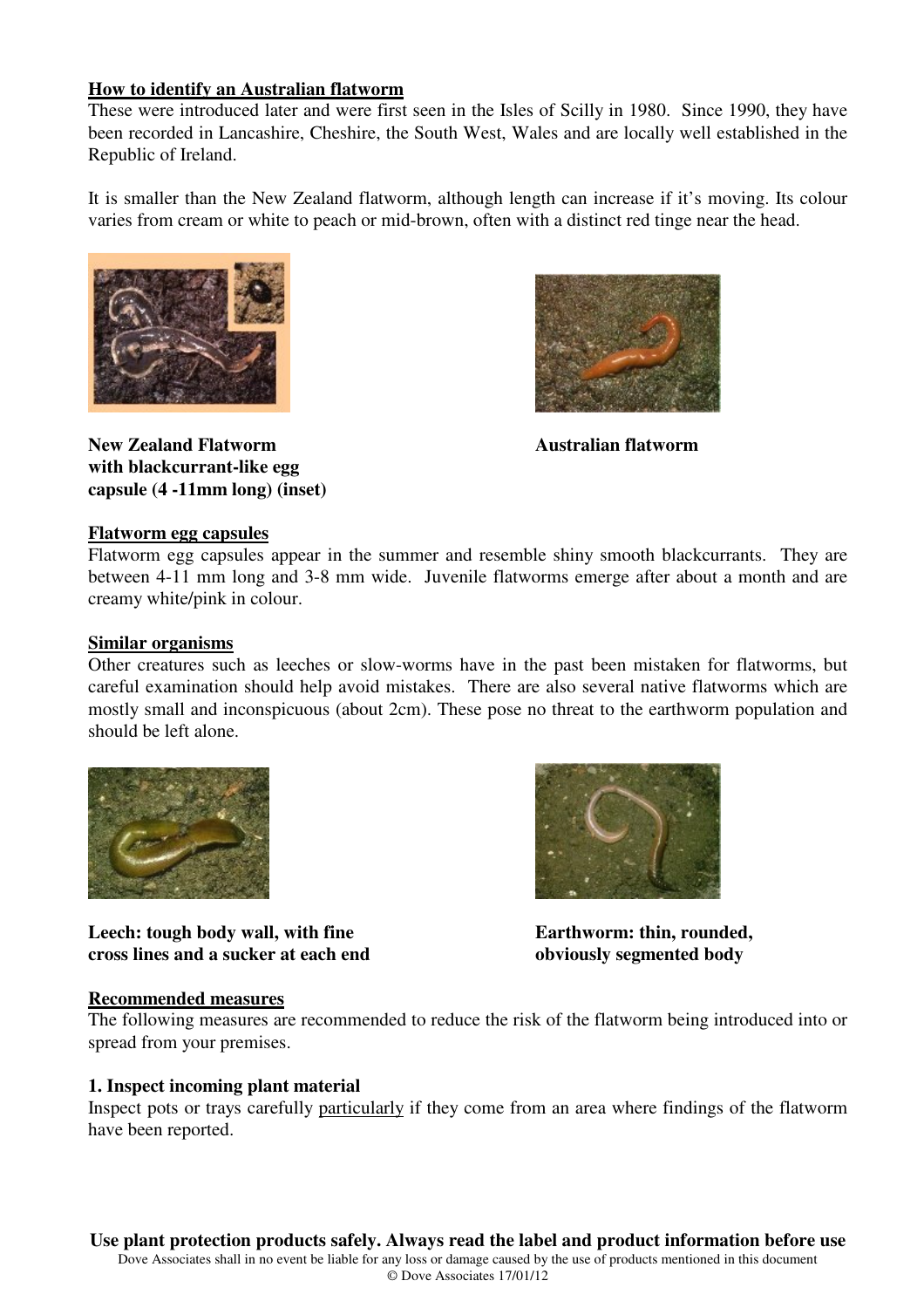## **2. Maintain good hygiene**

Always use fresh, sterile compost or other sterile growing medium when potting up plants, not material taken from places where flatworms might be hiding. For example, a container of compost or growing medium which has been opened and left lying on the ground may prove an attractive hiding place for flatworms. Clear up spilt compost or other growing medium, disposing of or thoroughly cleaning used pots and other containers.

# **3. Regular checking**

Check regularly under matting or pots standing directly on the ground for flatworms or their egg capsules. Flatworms are found on the soil surface. They will seek damp places, such as under loose turves, plastic or other sheeting, rocks, flat stones and plant containers for shelter during the day. Egg capsules can also be found in such areas. Check the underside of the polythene or matting where containers are stood down. If pots are standing directly on the ground, check the inside and on the underside of the pots at regular intervals.

# **4. Set traps**

Flatworms have been found quite frequently in private gardens. Where nursery or other premises are adjacent to private gardens, set 'traps' close to the boundary, consisting of a weighted down sheet of black plastic or plank of wood. check the underside of these traps frequently for the presence of flatworms or their egg capsules.

# **5. Inspect all outgoing consignments of plants**

Check planting material leaving the nursery or other premises carefully for the presence of flatworms whether or not it is for export.

# **Action on discovering a flatworm**

If you suspect that you have found a New Zealand or Australian flatworm, or their egg capsule, **do not touch it** as the mucus covering the flatworm can cause skin irritation. Please contact the relevant organisation below with details of the time, place and nature of the discovery. The species will then be identified and confirmed cases notified to the appropriate Department. This may lead to further investigations by the Departments or their agents.

If you are a commercial grower in England or Wales, send your find (alive) in a crush proof container with some moist paper or damp moss to:

Mike Lole ADAS Wolverhampton Woodthorne Wergs Road Wolverhampton WV6 8TQ Tel: 01902 693266 Fax: 01902 693166 Email: mike.lole@adas.co.uk

If you are in Scotland, send details of your find (not the flatworm) to: Dr J Pickup SASA East Craigs Edinburgh EH12 8NJ